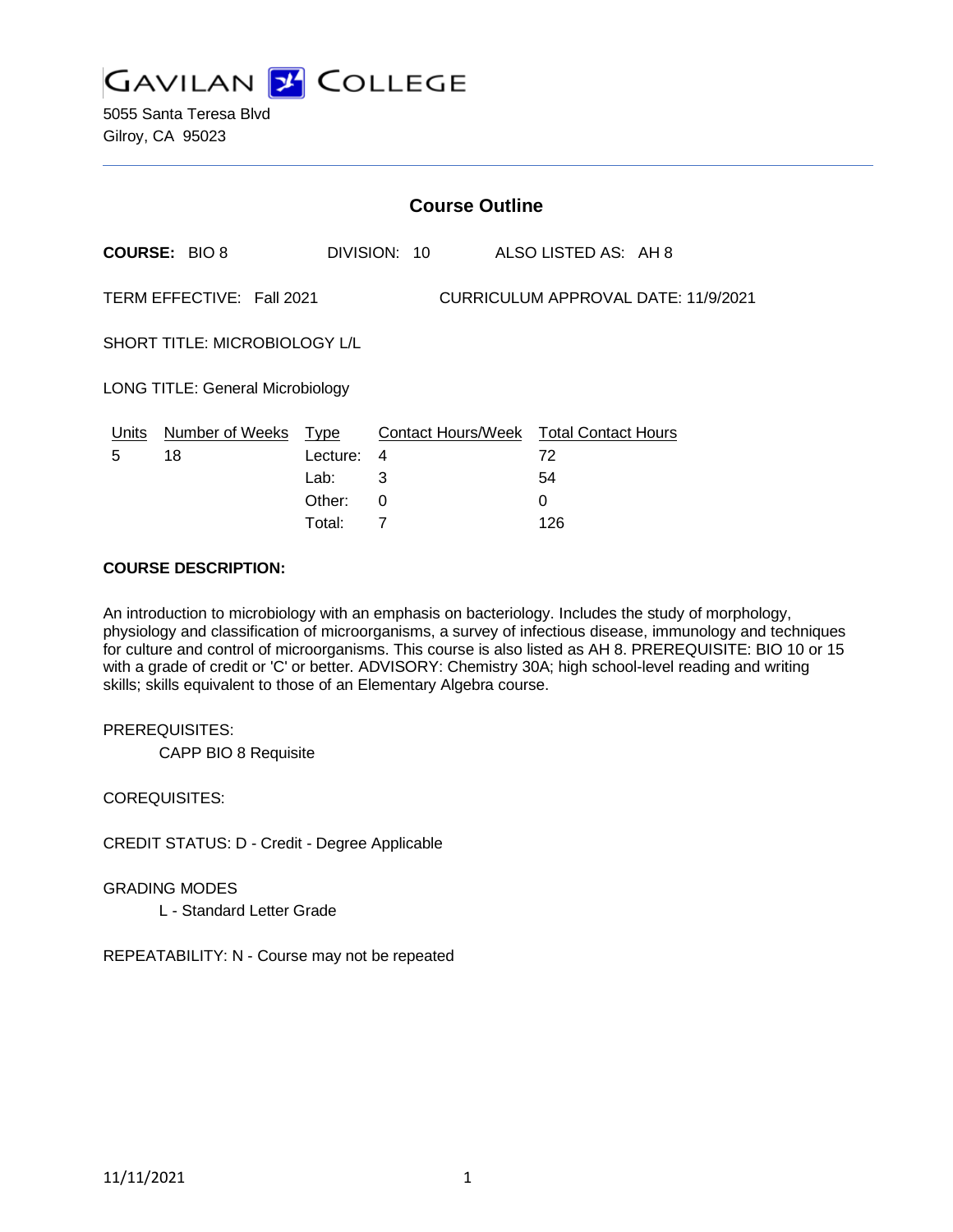SCHEDULE TYPES:

- 02 Lecture and/or discussion
- 03 Lecture/Laboratory
- 04 Laboratory/Studio/Activity
- 04B Laboratory LEH 0.75
- 05 Hybrid
- 71 Dist. Ed Internet Simultaneous
- 72 Dist. Ed Internet Delayed
- 73 Dist. Ed Internet Delayed LAB
- 73B Dist. Ed Internet LAB-LEH 0.75

### **STUDENT LEARNING OUTCOMES:**

By the end of this course, a student should:

- 1. Apply knowledge of basic principles of microbiology to practical situations.
- 2. Apply knowledge of chemistry to understanding microorganisms.
- 3. Explain basic biological principles as they occur in microorganisms.
- 4. Describe the role of microorganisms in health, disease and the environment.
- 5. Describe basic concepts of immunology and explain the role immunology plays in human health and disease.
- 6. Discuss molecular genetics and biotechnology and their applications.
- 7. Demonstrate basic laboratory skills which will be applied to conduct experiments with microorganisms.

### **COURSE OBJECTIVES:**

- 1. Explain the relationship between atomic structure and chemical bonds.
- 2. Describe the four major groups of biomolecules and explain their importance.
- 3. Describe the light microscope, its parts and functions.
- 4. Describe staining techniques used in microscopy.
- 5. Compare and contrast eukaryotes and prokaryotes.
- 6. Compare and contrast Gram positive and gram negative cell walls and other differentiating features.
- 7. Compare and contrast aerobic and anaerobic respiration.
- 8. Describe the basic physical and chemical requirements of microorganisms.
- 9. Describe and provide examples of different types of media used to culture microbes.

10. Describe and discuss conditions affecting microbial control, mechanisms of microbial control, pattern of microbial death.

- 11. Describe the processes of DNA replication, transcription, and translation.
- 12. Differentiate between deletion, addition and point mutations.
- 13. Describe the applications of biotechnology.
- 14. Demonstrate basic techniques of genetic transformation and conjugation.
- 15. Discuss criteria used to classify microorganisms.
- 16. Discuss the relationship between host and normal flora.

17. Describe the unique characteristics of and the basis for classification of fungi, protozoans, algae, lichens, slime molds, and helminths.

- 18. Discuss basic principles of epidemiology.
- 19. Discuss the relationship between innate and adaptive immunity.
- 20. Discuss disorders of the immune system.
- 21. Discuss basic mechanisms of action for antimicrobics, and factors that affect the action for antimicrobics.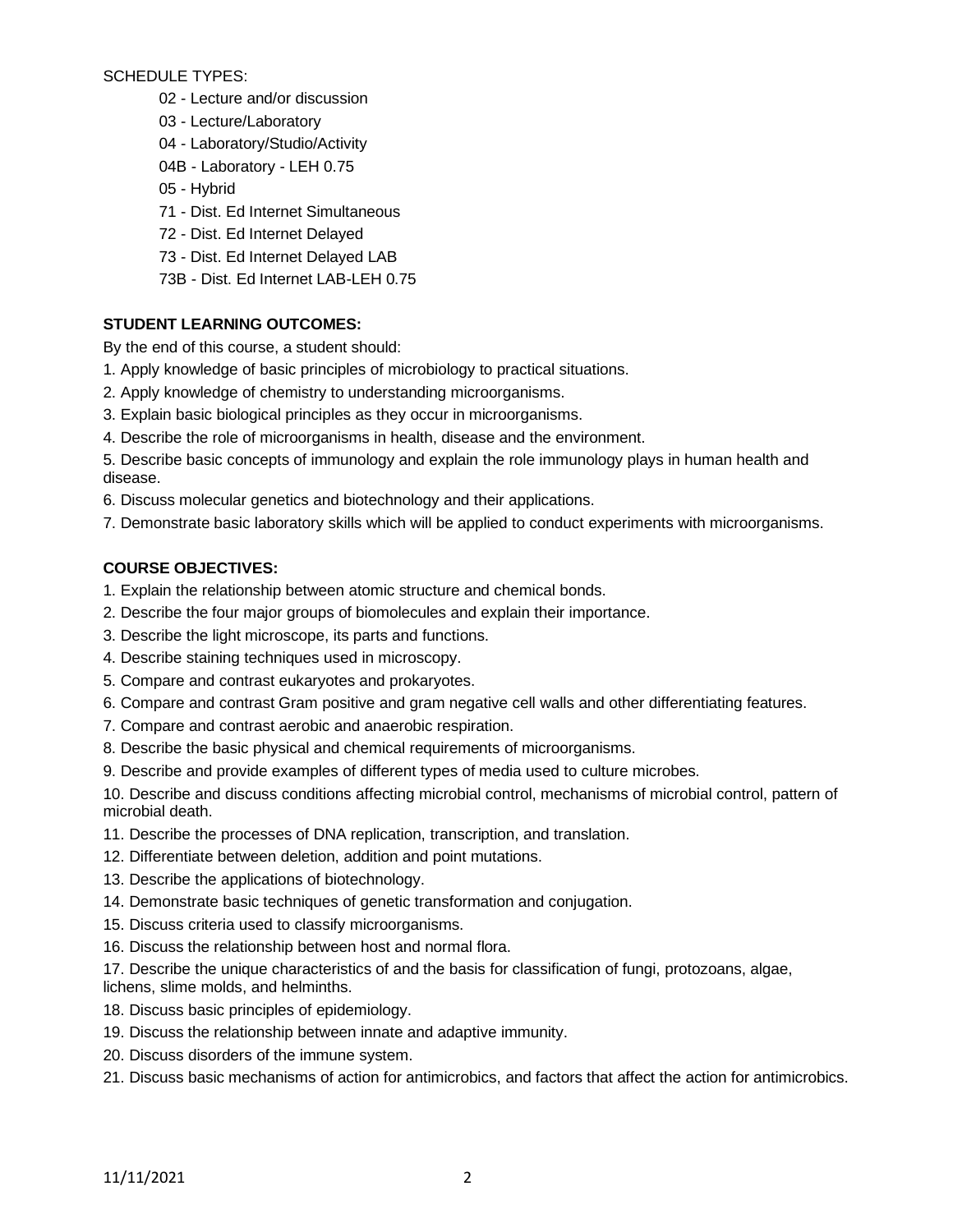### **CONTENT, STUDENT PERFORMANCE OBJECTIVES, OUT-OF-CLASS ASSIGNMENTS**

Curriculum Approval Date: 11/9/2021

LECTURE CONTENT:

2 LEC HOUR

INTRODUCTION

Objectives:

- 1. Identify significant events of and contributors to the science of Microbiology.
- 2. Discuss the major criteria used in classification of microorganisms.
- 3. Compare and contrast eukaryotes and prokaryotes.
- 4. Describe the scientific method.

Assignments: Read text. Answer homework questions.

4 LEC HOURS

**CHEMISTRY** 

Objectives:

- 1. Define and discuss: atom, molecule, compound, isotope, atomic mass.
- 2. Describe atomic structure. explain the relationship between atomic structure and chemical bonds.
- 3. Describe the three types of chemical bonding.
- 4. Describe synthesis, decomposition and exchange reactions.
- 5. Differentiate between organic and inorganic compounds.
- 6. Describe the four major groups of organic compounds and explain their importance.
- 7. Define and discuss: acid, base, neutral pH scale, dissociation.

Assignments: Read text. Answer homework questions.

# 2 LEC HOURS

# **MICROSCOPE**

Objectives:

- 1. List and define units of measurement used to describe microorganisms.
- 2. Describe the light microscope, its parts and functions.
- 3. Define resolution and discuss how it limits the useful magnification of a microscope.
- 4. Describe and discuss the uses and limitations of various types of microscopy.
- 5. Describe staining techniques used in microscopy.

Assignments: Read text. Answer homework questions.

6 LEC HOURS

# CELL STRUCTURE AND TRANSPORT

Objectives:

1. Differentiate between eukaryotes and prokaryotes, emphasizing those differences which are important to antimicrobic therapy.

- 2. List and describe structures of prokaryotic and eukarotic cells and their functions.
- 3. Compare and contrast Gram positive and gram negative cell walls and other differentiating features.
- 4. Describe mechanisms of cellular transport.

Assignments: Read text. Answer homework questions.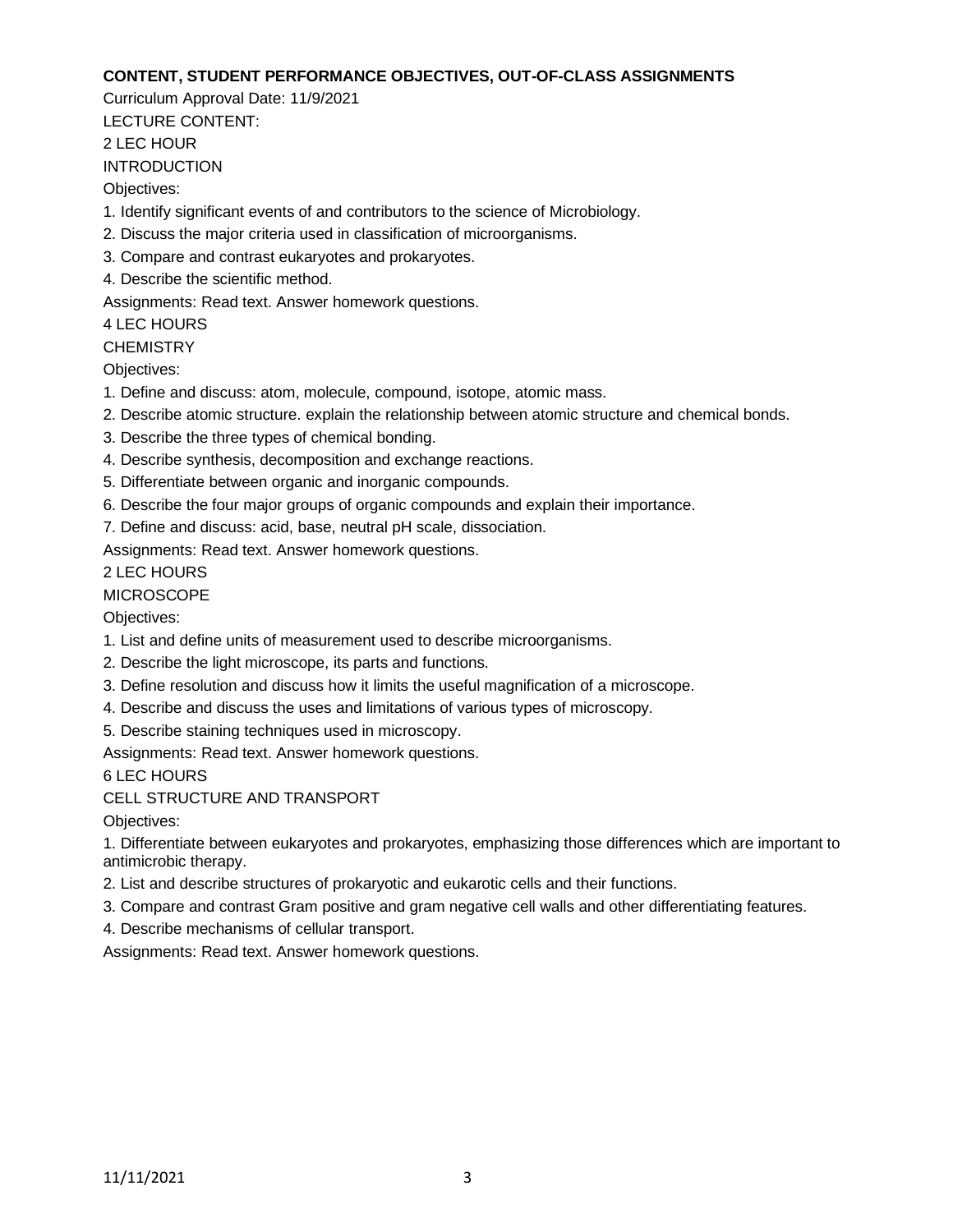## 6 LEC HOURS

#### METABOLISM

Objectives:

1. Define anabolism, catabolism, metabolism.

2. Discuss enzymes, their chemical composition, action, and factors affecting action.

- 3. Define and discuss redox reactions and their importance to metabolic reactions.
- 4. Describe the Laws of thermodynamics and apply them to an understanding of metabolism.
- 5. Describe and discuss modes of ATP generation.
- 6. Define and describe the classes of nutritional patterns among organisms.
- 7. Compare and contrast fermentation and respiration and list examples of each type of pathway.
- 8. Discuss electron donors and electron acceptors in metabolic pathways.
- 9. Define and discuss gaseous requirements.

10. Describe, compare and contrast glycolysis, Entner-Duordoroff pathway, pentose phosphate pathway, Krebs cycle and oxidative phosphorylation.

11. Compare and contrast aerobic and anaerobic respiration.

12. Discuss and diagram the use of proteins and lipids in metabolic pathways. Compare in terms of relative ATP production.

- 13. Discuss major uses of energy by cells.
- 14. Define biosynthesis and describe the major concepts of biosynthesis.
- 15. Describe the synthesis of carbohydrates, proteins, lipids and nucleic acids by cells.
- 16. Describe and diagram the integration of major metabolic pathways.

Assignments: Read text. Answer homework questions.

4 LEC HOURS

### MICROBIAL GROWTH

Objectives:

- 1. Classify organisms according to their temperature requirements.
- 2. Discuss the importance of pH and osmotic pressure on microbial growth.
- 3. Discuss the basic chemical requirements of microorganisms.
- 4. Classify microorganisms according to their gaseous requirements.
- 5. Define growth factors and list examples. Define prototroph, auxotroph.

6. Discuss how the different requirements of microorganisms may be met using different incubators and media.

- 7. Describe and provide examples of different types of media.
- 8. Describe and discuss different isolation techniques.
- 9. Describe and discuss different preservation techniques.
- 10. Discuss generation time and its significance.
- 11. Define and diagram different growth phases of bacteria and viruses.

12. Be able to describe different counting methods for microorganisms.

Assignments: Read text. Answer homework questions.

# 4 LEC HOURS

# CONTROL OF MICROBIAL GROWTH

Objectives:

1. Define terms pertaining to control of microorganisms including but not limited to sterilization, disinfection, antisepsis, thermal death time, thermal death point, decimal reduction time.

2. Describe and discuss conditions affecting microbial control, mechanisms of microbial control, pattern of microbial death.

3. List, describe and discuss uses of different methods of microbial control.

4. Discuss methods of evaluating the effectiveness of methods of microbial control.

Assignments: Read text. Answer homework questions.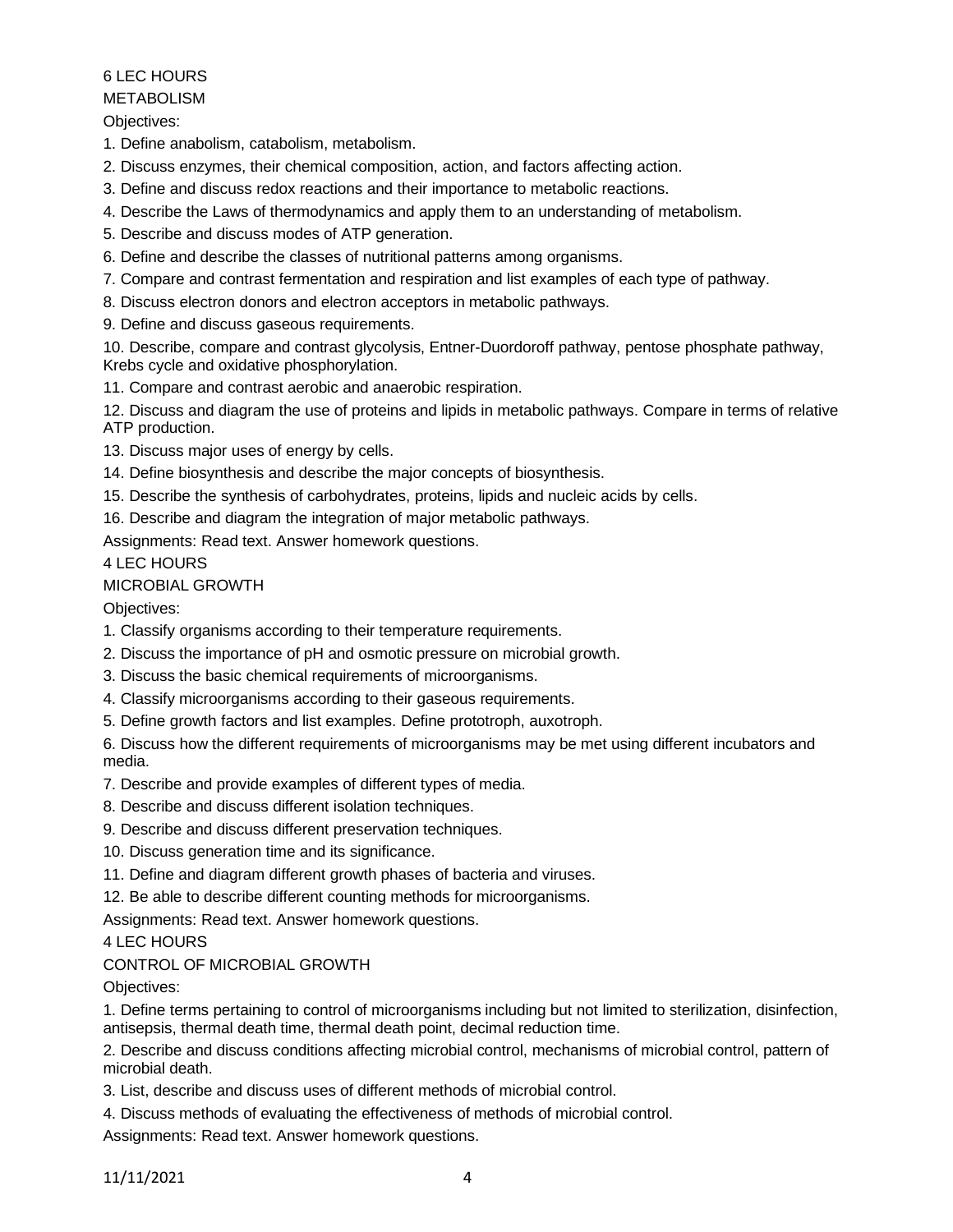#### 6 LEC HOURS MICROBIAL GENETICS

Objectives:

- 1. Describe DNA, RNA.
- 2. Discuss the importance of complementary base pairing to DNA replication and protein synthesis.
- 3. Define: gene, chromosome, genotype, phenotype, mutation.
- 4. Describe the processes of DNA replication and protein synthesis.
- 5. Interpret the genetic code.
- 6. Differentiate between deletion, addition and point mutations.
- 7. Describe different types of physical and chemical mutagens and their actions.
- 8. Discuss spontaneous mutation and its significance.
- 9. Describe methods for identification of mutations.
- 10. Describe and discuss the Ames test.
- 11. Discuss different methods of genetic recombination in bacteria.
- 12. Discuss plasmids and transposons and their roles in bacterial genetics.
- 13. Describe methods of gene regulation in prokaryotes.
- 14. Compare and contrast gene regulation in prokayotes and eukaryotes.
- 15. Discuss the development of antimicrobial resistance in bacteria.

Assignments: Read text. Answer homework questions.

# 4 LEC HOURS

# BIOTECHNOLOGY

Objectives:

- 1. Describe the applications of biotechnology.
- 2. Define and describe the roles of a vector and a clone.
- 3. Define and discuss the uses of restriction enzymes and restriction fragments.
- 4. Discuss how foreign DNA can be inserted into a cell.
- 5. Define the following terms and discuss their uses: gene library, synthetic DNA, DNA probe.
- 6. Discuss the following and why they are important: intron, exon, cDNA.
- 7. Explain the following and discuss their uses: Southern blot, DNA fingerprinting, PCR, gene therapy.
- 8. Demonstrate basic techniques of genetic transformation and conjugation.

Assignments: Read text. Answer homework questions.

4 LEC HOURS

CLASSIFICATION OF MICROORGANISMS

Objectives:

- 1. Discuss the criteria used to establish domains and kingdoms.
- 2. Discuss how recent research using biotechnology has changed classification.
- 3. Compare determinative and systematic classification of microorganisms.
- 4. Discuss criteria used to classify microorganisms.
- Assignments: Read text. Answer homework questions.

4 LEC HOURS

# BACTERIAL DIVERSITY AND CLASSIFICATION

Objectives:

- 1. Discuss Bergey's Manual and its importance to bacterial classification.
- 2. Describe outstanding characteristics and importance of selected types of bacteria.
- 3. Describe the roles of soil and water microflora such as decomposition, nitrogen and carbon cycling.
- 4. Describe tests for water purity: indicator organisms, multiple tube fermentations, membrane filter method. Assignments: Read text. Answer homework questions.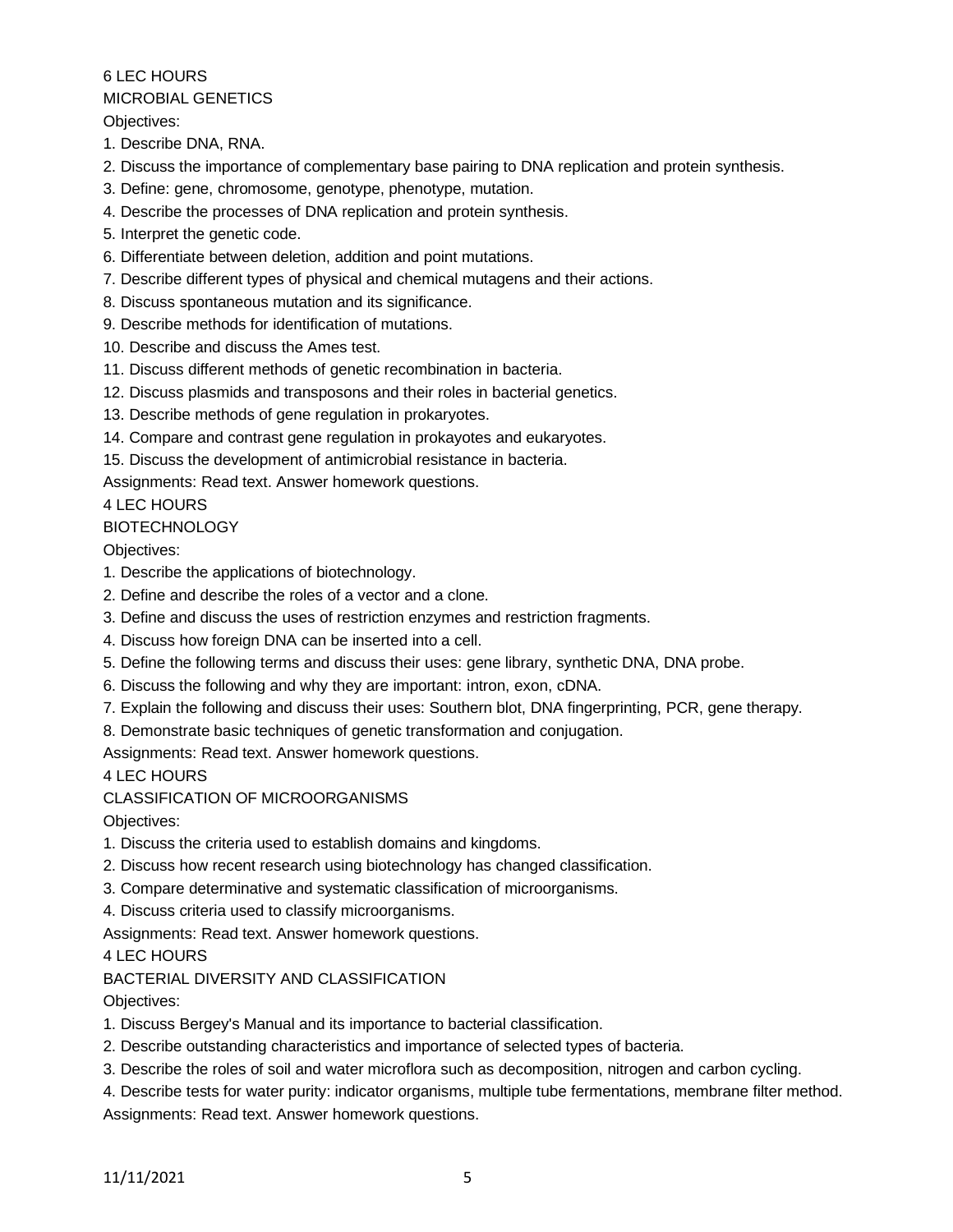## 4 LEC HOURS

# FUNGI, PROTOZOANS, ALGAE, AND HELMINTHS

# Objectives:

- 1. Describe the unique characteristics of the fungi.
- 2. Describe the basis for the classification of fungi.
- 3. Describe the vegetative and reproductive structures of fungi.
- 4. Discuss selected diseases caused by fungi.
- 5. Describe the unique characteristics of the protozoans.
- 6. Discuss classification of protozoa.
- 7. Discuss selected diseases caused by protozoa.
- 8. Describe general characteristics of algae, lichens, slime molds.
- 9. Describe characteristics of helminths.
- 10. Describe selected helminths and the diseases they cause.
- 11. Demonstrate techniques used in culture and identification of fungi.

Assignments: Read text. Answer homework questions.

4 LEC HOURS

### HOST-PARASITE INTERACTIONS

Objectives:

- 1. Define pathology, infection, disease.
- 2. Discuss the relationship between host and normal microbiota.
- 3. Discuss Koch's postulates.
- 4. Discuss how infectious diseases are classified.
- 5. Define: sporadic, endemic, epidemic, pandemic.
- 6. Describe phases of disease development and pre-disposing factors.
- 7. Discuss reservoirs for infectious disease and how infectious disease is transmitted.
- 8. Discuss basic principles of epidemiology.
- 9. Define and discuss: emerging infectious disease and nosocomial infection.

Assignments: Read text. Answer homework questions.

#### 4 LEC HOURS

# INNATE IMMUNE RESPONSE

Objectives:

- 1. List and describe non-specific resistance factors.
- 2. Differentiate between innate and adapted immune response.
- 3. Discuss the relationship between innate and adapted immunity.
- Assignments: Read text. Answer homework questions.

4 LEC HOURS

#### ADAPTIVE IMMUNE RESPONSE

Objectives:

- 1. Discuss the cells, tissues and organs involved in the adapted immune response.
- 2. Differentiate between passive vs. active and naturally vs. artificially acquired immunity.
- 3. Define: antigen, antibody, hapten.
- 4. Compare and contrast B cells and T cells.
- 5. Be able to trace a specific immune response from the point of introduction of antigen.
- 6. Differentiate between a primary and secondary immune response.
- 7. Describe lab tests based on antigen-antibody interaction.

Assignments: Read text. Answer homework questions.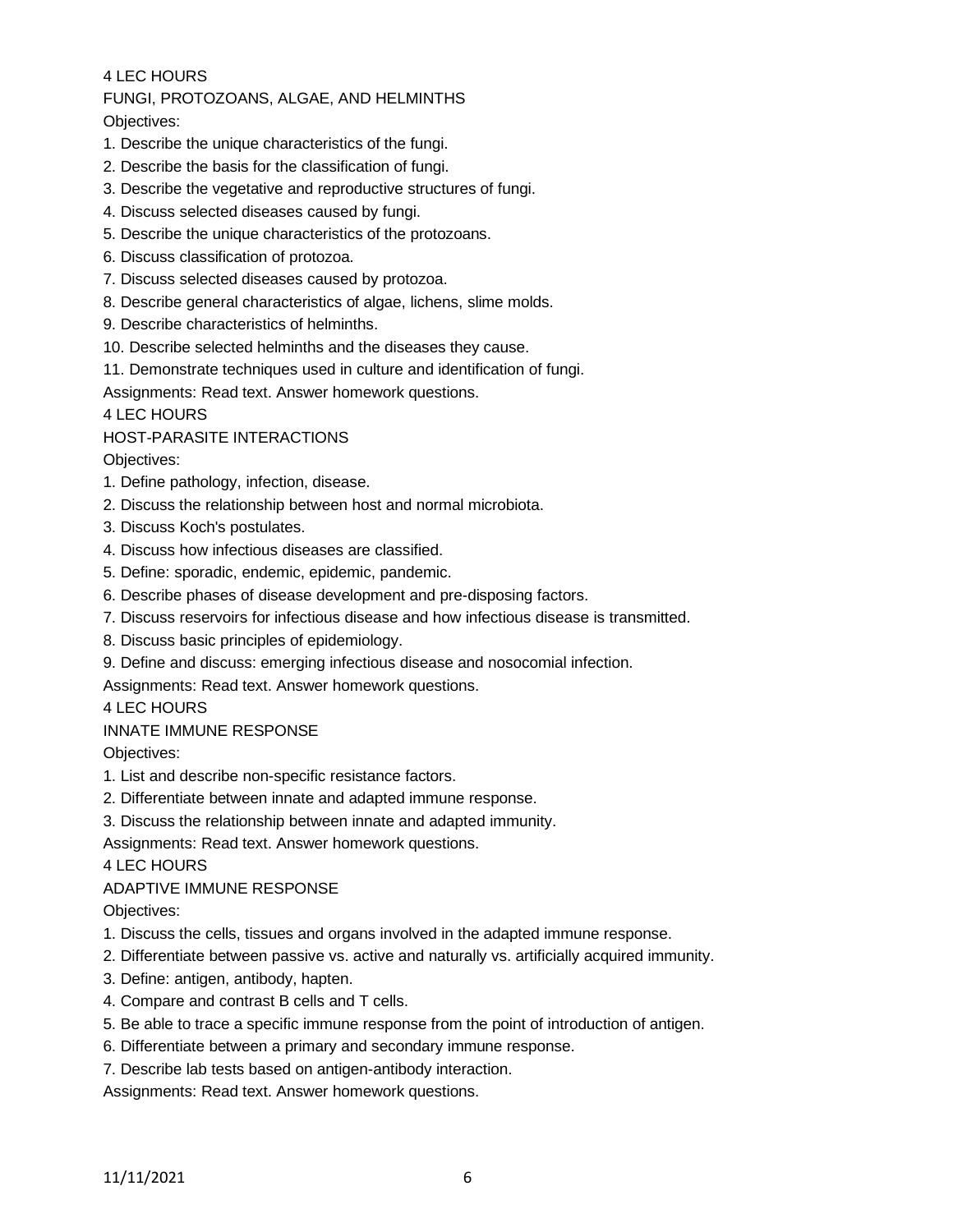### 4 LEC HOURS

#### IMMUNOLOGY IN PRACTICE, IMMUNE SYSTEM DISORDERS

- 1. Describe the basic preparation of vaccines.
- 2. Describe hypersensitivity reactions.
- 3. Discuss pathogenesis and control of AIDS.
- 4. Discuss other disorders of the immune system.
- 5. Discuss blood types and transfusion reactions.
- 6. Discuss transplant rejection and possible treatments.
- 7. List and discuss autoimmune diseases.

Assignments: Read text. Answer homework questions.

#### 4 LEC HOURS

#### ANTIMICROBIAL DRUGS

Objectives:

- 1. Define terms pertaining to antimicrobics, antibiotics.
- 2. Discuss basic mechanisms of action for antimicrobics.
- 3. Discuss factors affecting the action of antimicrobics.
- 4. Describe the criteria used in developing and selecting antimicrobics.
- 5. Discuss interactions of antimicrobics.
- 6. Discuss qualities and uses of selected antimicrobics.
- 7. Describe how antimicrobic resistance develops.
- 8. Demonstrate the test used to determine antimicrobic sensitivity and resistance.

9. Interpret antimicrobic sensitivity tests to determine the appropriate antimicrobic agent to use to treat an infection.

Assignments: Read text. Answer homework questions.

2 LEC HOURS Final exam

#### LAB CONTENT:

3 LAB HOURS

INTRODUCTION

Objectives:

- 1. Describe the scientific method.
- 2. Discuss rules of basic lab safety.
- 3. Identify potential sources of microbial contamination.

Assignments: Read lab manual. Answer lab report questions.

#### 3 LAB HOURS

**MICROSCOPE** 

Objectives:

- 1.List and define units of measurement used to describe microorganisms.
- 2. Describe the light microscope, its parts and functions.
- 3. Define resolution and discuss how it limits the useful magnification of a microscope.
- 4. Describe and discuss the uses of various types of microscopy.
- 5. Describe staining techniques used in microscopy.

Assignments: Read lab manual. Answer lab report questions.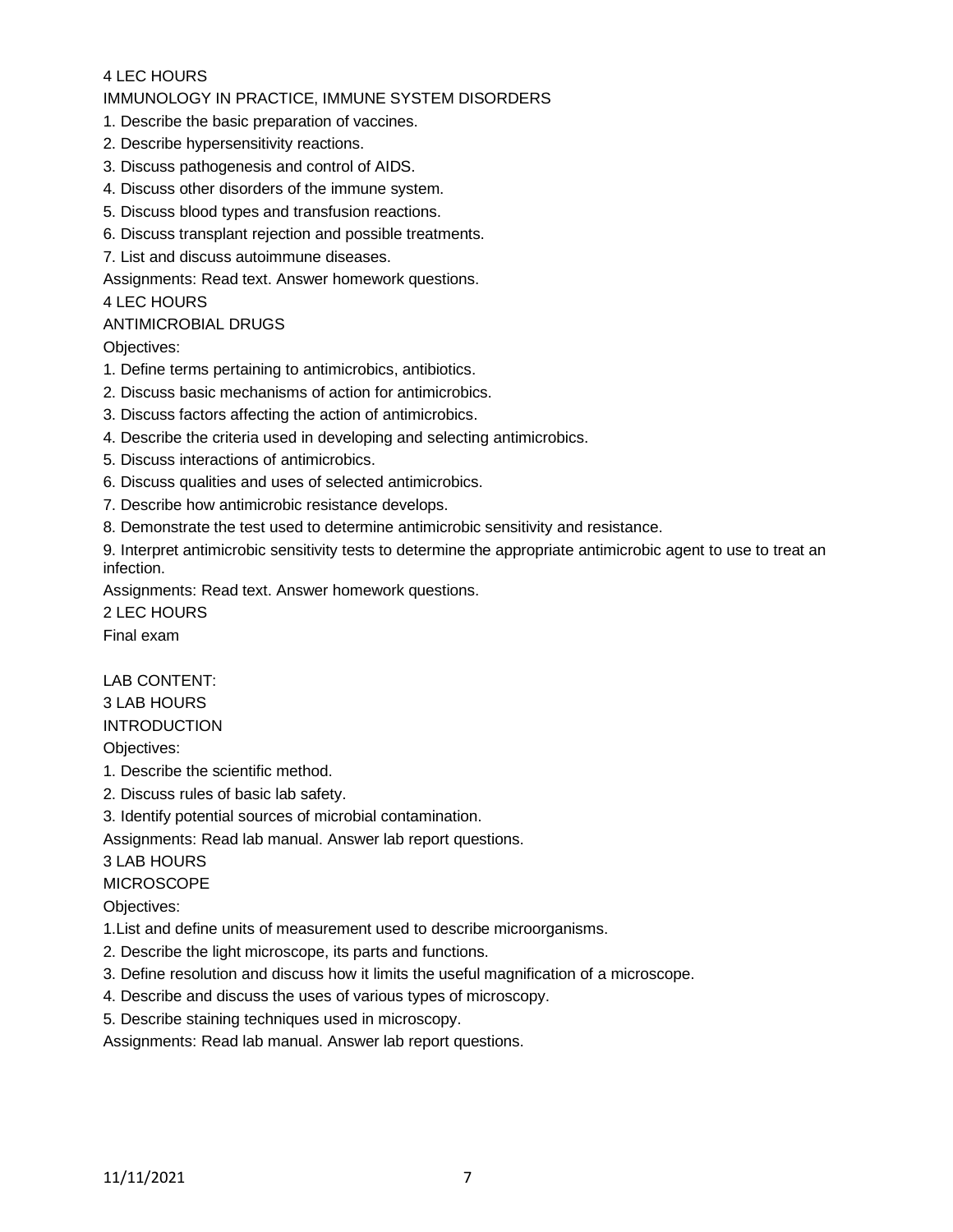3 LAB HOURS

### HANDWASHING TECHNIQUES AND EXPERIMENTAL DESIGN

Objectives:

1. Discuss different techniques for handwashing and their relative effectiveness.

2. Apply knowledge of the scientific method to design an experiment to test the effectiveness of different methods of handwashing.

Assignments: Read lab manual. Answer lab report questions.

3 LAB HOURS

SMEAR PREPARATION, SIMPLE AND GRAM STAINING

Objectives:

1. Demonstrate techniques of smear prep, simple staining and the Gram stain.

Assignments: Read lab manual. Answer lab report questions.

3 LAB HOURS

STERILE TRANSFER TECHNIQUE

Objectives:

1. Demonstrate correct aseptic handling of bacterial cultures.

2. Demonstrate the techniques for isolation of bacteria on an agar plate.

Assignments: Read lab manual. Answer lab report questions.

3 LAB HOURS

SELECTIVE AND DIFFERENTIAL MEDIA

Objectives:

1. Explain the terms selective and differential media and list examples.

2. Apply knowledge of metabolic processes and end products to the concept of differential media.

Assignments: Read lab manual. Answer lab report questions.

3 LAB HOURS

ANAEROBIC CULTIVATION AND ACID-FAST STAINING

Objectives:

1. Demonstrate use of appropriate techniques for cultivation of anaerobes.

2. Determine gaseous requirements of various microorganisms by applying knowledge of media and growth patterns.

3. Demonstrate the acid fast stain and discuss its significance.

Assignments: Read lab manual. Answer lab report questions.

3 LAB HOURS

MICROBIAL GENETICS

Objectives:

1. Discuss different methods of genetic recombination in bacteria.

2. Discuss plasmids and transposons and their roles in bacterial genetics.

3. Describe methods of gene regulation in prokaryotes.

4. Compare and contrast gene regulation in prokayotes and eukaryotes.

5. Discuss the development of antimicrobial resistance in bacteria.

Assignments: Read lab manual. Answer lab report questions.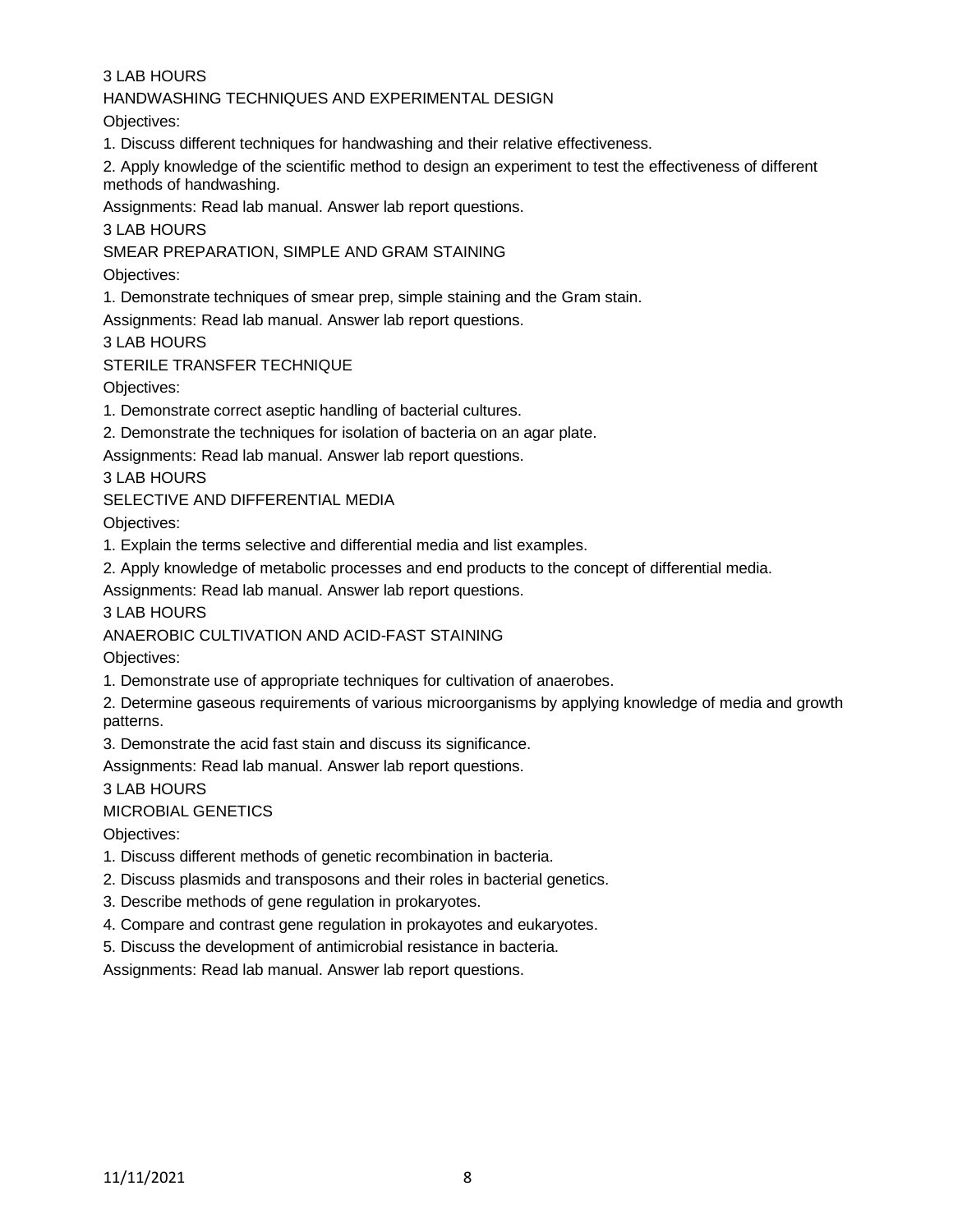# 6 LAB HOURS

**BIOTECHNOLOGY** 

Objectives:

1. Describe the applications of biotechnology.

- 2. Define and describe the roles of a vector and a clone.
- 3. Define and discuss the uses of restriction enzymes and restriction fragments.
- 4. Discuss how foreign DNA can be inserted into a cell.
- 5. Define the following terms and discuss their uses: gene library, synthetic DNA, DNA probe.
- 6. Discuss the following and why they are important: intron, exon, cDNA.
- 7. Explain the following and discuss their uses: Southern blot, DNA fingerprinting, PCR, gene therapy.
- 8. Demonstrate basic techniques of genetic transformation and conjugation.

Assignments: Read lab manual. Answer lab report questions.

3 LAB HOURS

IDENTIFICATION OF GRAM-POSITIVE BACTERIA

Objectives:

1. Demonstrate use of media commonly used to assist in the identification of Gram-positive bacteria.

Assignments: Read lab manual. Answer lab report questions.

3 LAB HOURS

IDENTIFICATION OF GRAM-NEGATIVE BACTERIA

Objectives:

1. Demonstrate use of media and tests commonly used in the identification of Gram negative bacteria. Assignments: Read lab manual. Answer lab report questions.

12 LAB HOURS

IDENTIFICATION OF UNKNOWN BACTERIA

Objectives:

1. Apply knowledge of microscopic technique, staining, media and tests to identify an unknown bacterial culture.

Assignments: Read lab manual. Answer lab report questions. Write lab report.

3 LAB HOURS

#### ANTIMICROBIAL DRUGS

Objectives:

1. Describe how antimicrobic resistance develops.

2. Demonstrate the test used to determine antimicrobic sensitivity and resistance.

3. Interpret antimicrobic sensitivity tests to determine the appropriate antimicrobic agent to use to treat an infection.

Assignments: Read lab manual. Answer lab report questions.

3 LAB HOURS

### ENTEROTUBE

Objectives:

1. Demonstrate the use of commercially available systems that incorporate multiple media.

# **METHODS OF INSTRUCTION:**

The method of instruction will include a traditional lecture presentation as well as laboratory exposure to practical applications. The use of the internet, video, document camera, board notes, discussion, and guest speakers from select professionals in the field will also facilitate instruction. A variety of techniques that include homework problems, laboratory reports, lab quizzes/practicums, lecture midterms, and a course final will assess learning and aide instruction.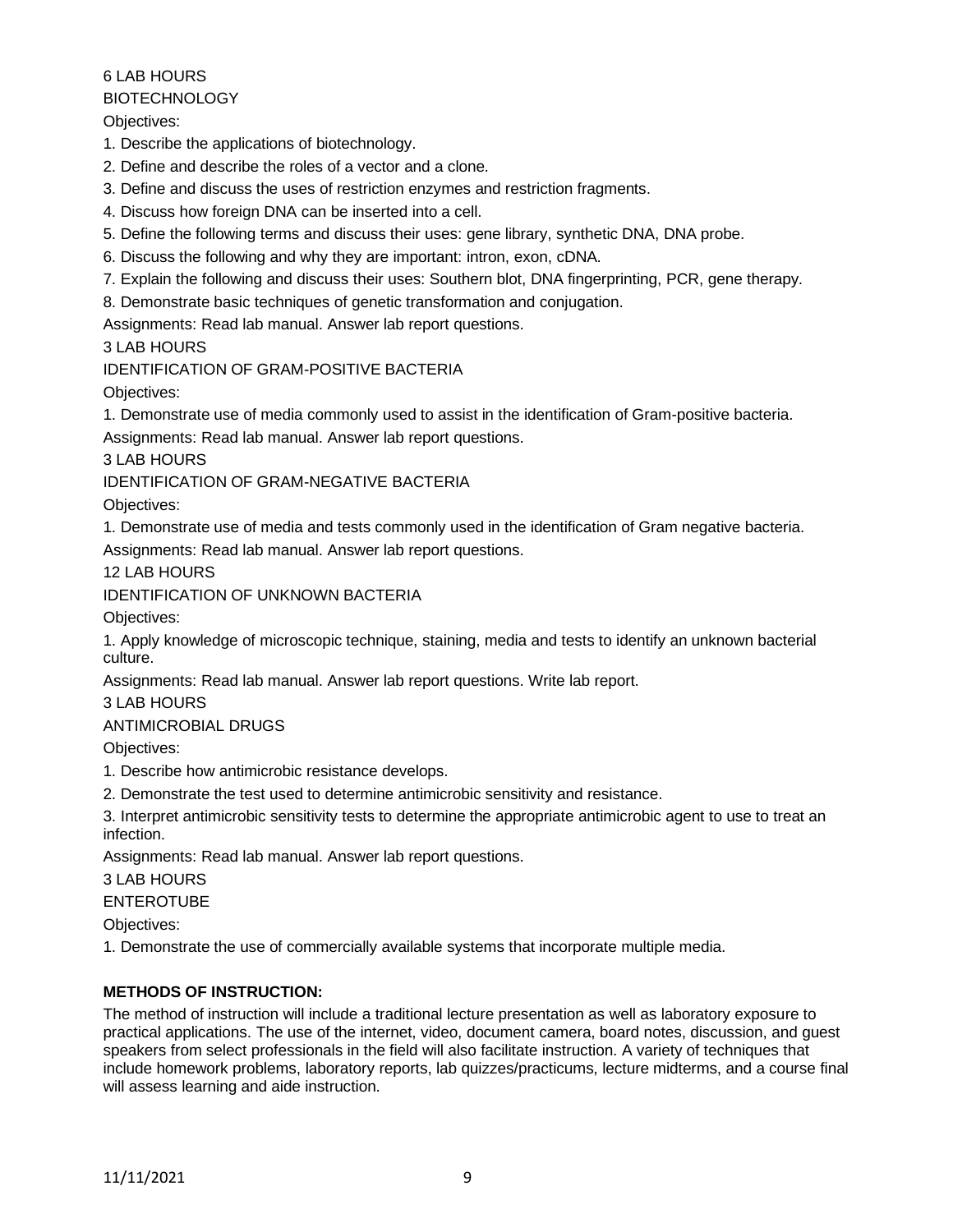### **METHODS OF EVALUATION:**

Writing assignments Evaluation Percent 25 Evaluation Description Percent range of total grade: 20 % to 35 % Written Homework Lab Reports Essay Exams Problem-solving assignments Evaluation Percent 20 Evaluation Description Percent range of total grade: 20 % to 30 % Homework Problems Lab Reports Quizzes Exams Other: Unknown identification Objective examinations Evaluation Percent 50 Evaluation Description Percent range of total grade: 35 % to 60 % Multiple Choice True/False Matching Items Completion Other: short answer Skill demonstrations Evaluation Percent 5 Evaluation Description Percent range of total grade: 5 % to 10 % Lab techniques

#### **REPRESENTATIVE TEXTBOOKS:**

Microbiology: An Introduction, 13th ed., Tortora, Funke, and Case, Pearson / Benjamin Cummings, 2018. ISBN: ISBN: 978-0134605180 Reading level of text, Grade: 17+ Grade Verified by: Verified by: G. Curtis McKenna and Yuh. Microbiology Lab Manual. Revised annually.